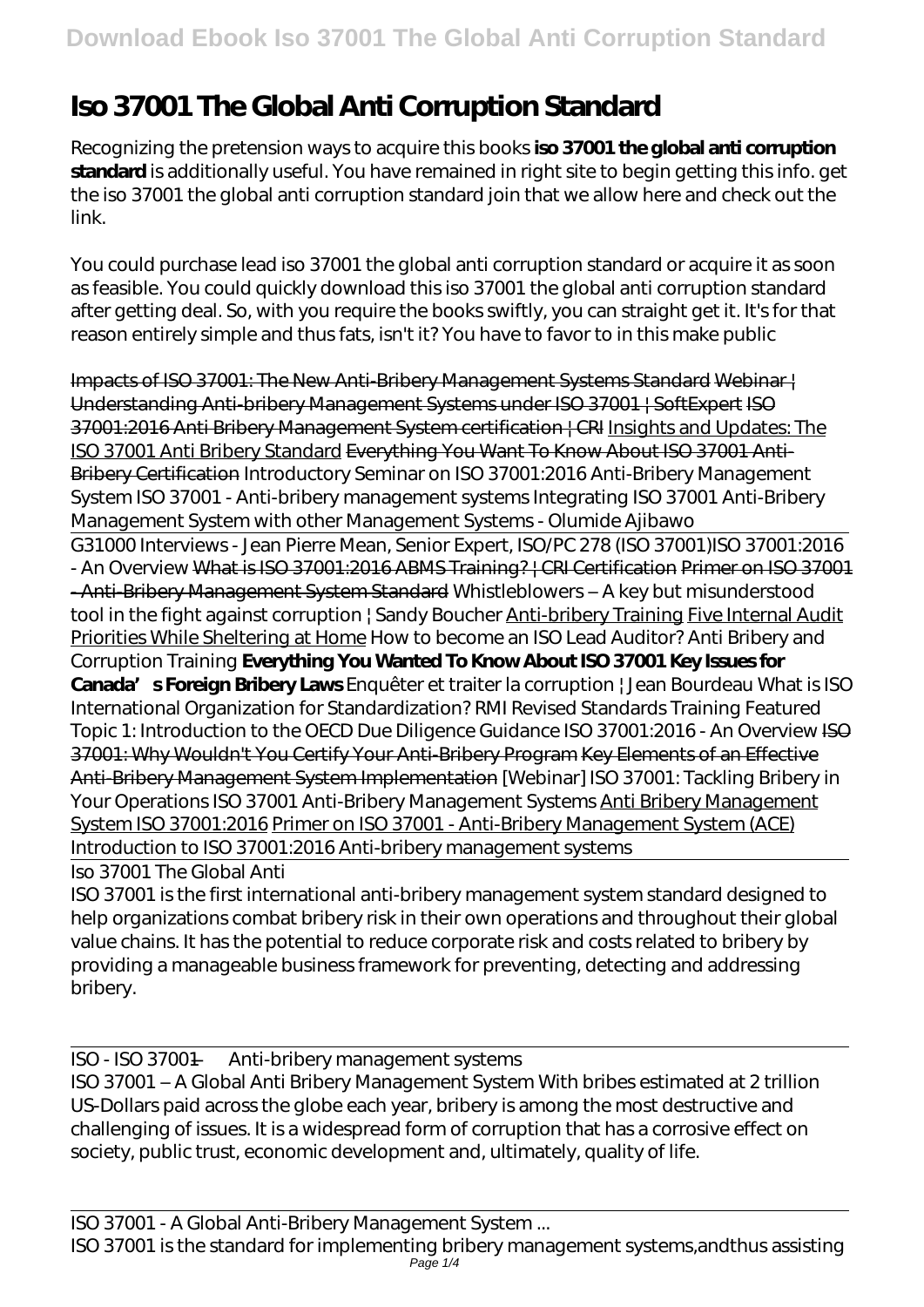organizations in the fight against corruption by establishing a culture of integrity, transparency and compliance. This regulation is applicable to any company in the world and the sector of action.

ISO 37001 Anti-Bribery | GlobalSUITE Solutions

The international standard ISO 37001, released in October 2016, advocates a series of measures to help organisations of all sizes, both private and public, to prevent, detect and tackle bribery through the implementation of an anti-bribery management system. " The global certification of Alstom' santi-bribery compliance program constitutes another important milestone in Alstom' scontinued efforts to improve the efficiency of its integrity program and we are very proud of Alstom' s...

Alstom attains global ISO 37001 anti-bribery certification ...

ISO 37001 — the international standard on anti-bribery management systems ISO is one of the most recognized bodies for setting standards on a global scale. It serves international requirements for organizations and sets global benchmarks for anti-bribery management programs.

ISO 37001 - Ernst & Young Last month we became one of the first companies in the world to obtain the ISO 37001 Anti-Bribery Management Systems certification.In 2016, the ISO 37001 standard was established to raise the level of awareness and compliance with anti-bribery best practices on an international scale.

Achieving ISO 37001 anti-bribery certification: Top Five Tips The ISO 37001 Certification Anti Bribery Management System is significant for associations hoping to limit the danger of debasement. This will likewise guarantee your partners that your business has executed globally perceived accepted procedures for hostile to remuneration controls, to verify trust in your internal procedures.

ISO 37001:2016 Anti-Bribery Management System ISO 37001 standard is designed to help global organisations implement anti-bribery management system (ABMS) and/or enhance controls they currently have. Anti-Bribery I Risk I Compliance Management HOME

ISO 37001: Anti-Bribery Management System | ABAC® ISO 37001 Anti-bribery management systems - Requirements with guidance for use, is a management system standard published by International Organization for Standardisation (ISO) in 2016.

ISO 37001 - Wikipedia ISO 37001:2016 is applicable only to bribery. It sets out requirements and provides guidance for a management system designed to help an organization to prevent, detect and respond Page 2/4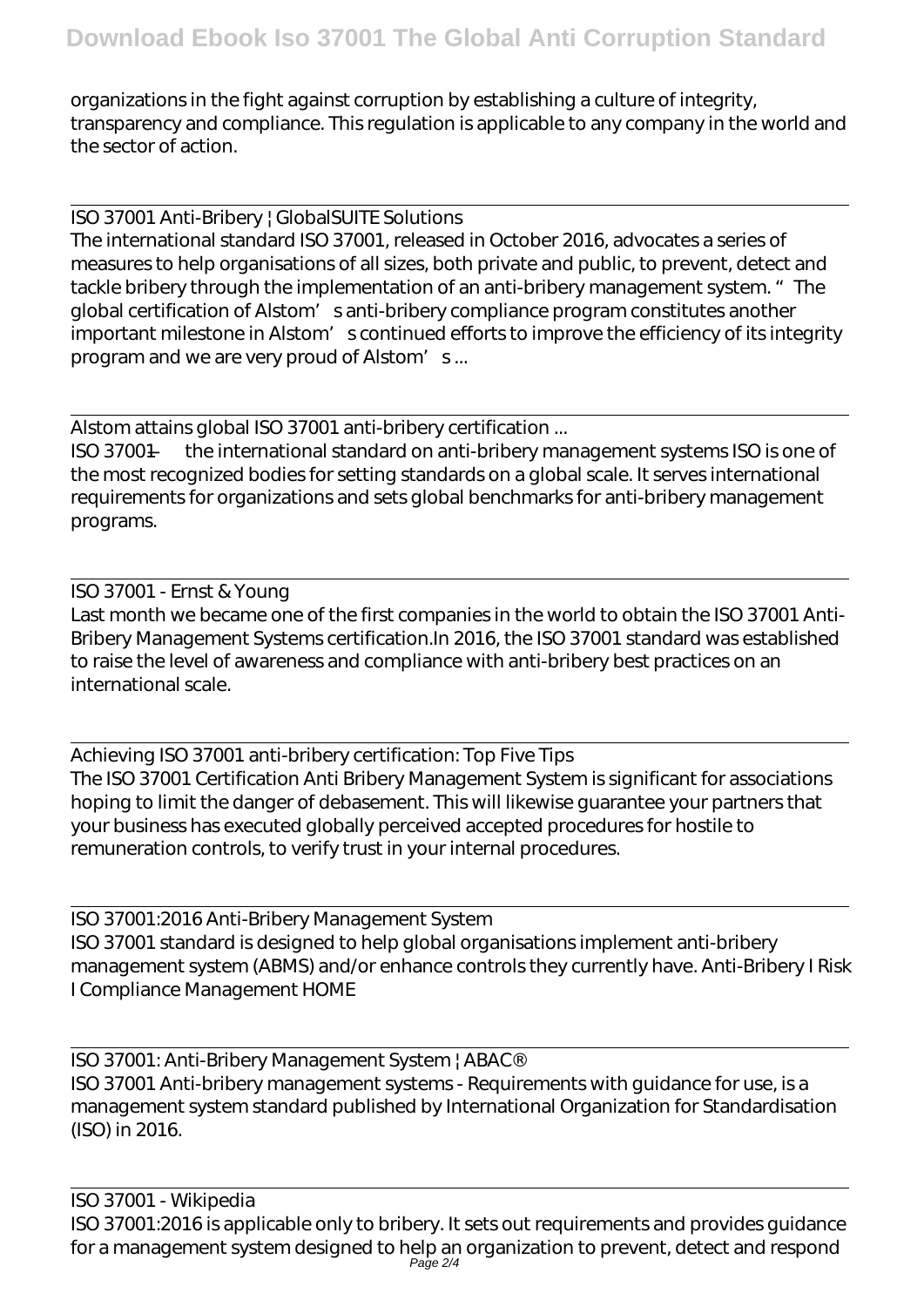to bribery and comply with anti-bribery laws and voluntary commitments applicable to its activities.

ISO - ISO 37001:2016 - Anti-bribery management systems ...

ISO 37001 is an Anti-Bribery Management System Standard published in October 2016. It is designed to help an Organization establish, implement, maintain and improve an antibribery compliance program. It includes a series of measures and controls that represent global anti-bribery good practice. ISO 37001 addresses:

Quality Systems Enhancement | ISO 37001 Anti-Bribery ...

Anti-Bribery Management Systems Promoted by Malaysian Anti-Corruption Commission (MACC), ISO 37001:2016 Anti-bribery Management Systems can act as a measure for an organization to implement an effective and proactive anti-corruption system in addressing corruption.

Getting ready for ISO 37001 Anti-Bribery Management Systems CPA GLOBAL ACHIEVES ISO 37001 ANTI-BRIBERY CERTIFICATION. By Anna O'Leary • July 13, 2017. July 13, 2017 – LONDON. CPA Global®, the IP technology leader, is proud to announce that we are one of the first companies globally to be certified under the ISO 37001 standard for anti-bribery management systems. The certification follows an extensive assurance audit conducted by the independent certification body ETHIC Intelligence.

CPA GLOBAL ACHIEVES ISO 37001 ANTI-BRIBERY CERTIFICATION We provide ISO 37001 certification to demonstrate your dedication to implementing and maintaining a compliant and effective anti-bribery management system in support of overarching principled business practices.

ISO 37001 Certification – Anti-Bribery Management System ...

ISO 37001 certification ensures that your organisation is complying with globally recognised processes and procedures that are viewed worldwide as the generally accepted standard for business transparency and good governance as it relates to issues involving bribery and corruption.

FAQ: ISO 37001 Certification - Anti-Bribery | Anti-Corruption Building trust within your ecosystem: ISO37001 – Anti-Bribery Management System (ABMS) enables organizations to demonstrate trust and reliability. Link copied. In a rapidly changing world, bribery and corruption remain as one of the major threats to the businesses and communities. Organizations are under tremendous pressure to demonstrate trust and reliability, more than ever, to survive and grow in this changing world.

ISO 37001 - Anti-Bribery Management System Lead Auditor ... ISO 37001 is a new business standard — an anti-bribery management systems tool to help build international business and reduce the chance of adverse US FCPA (Foreign Corrupt Page 3/4